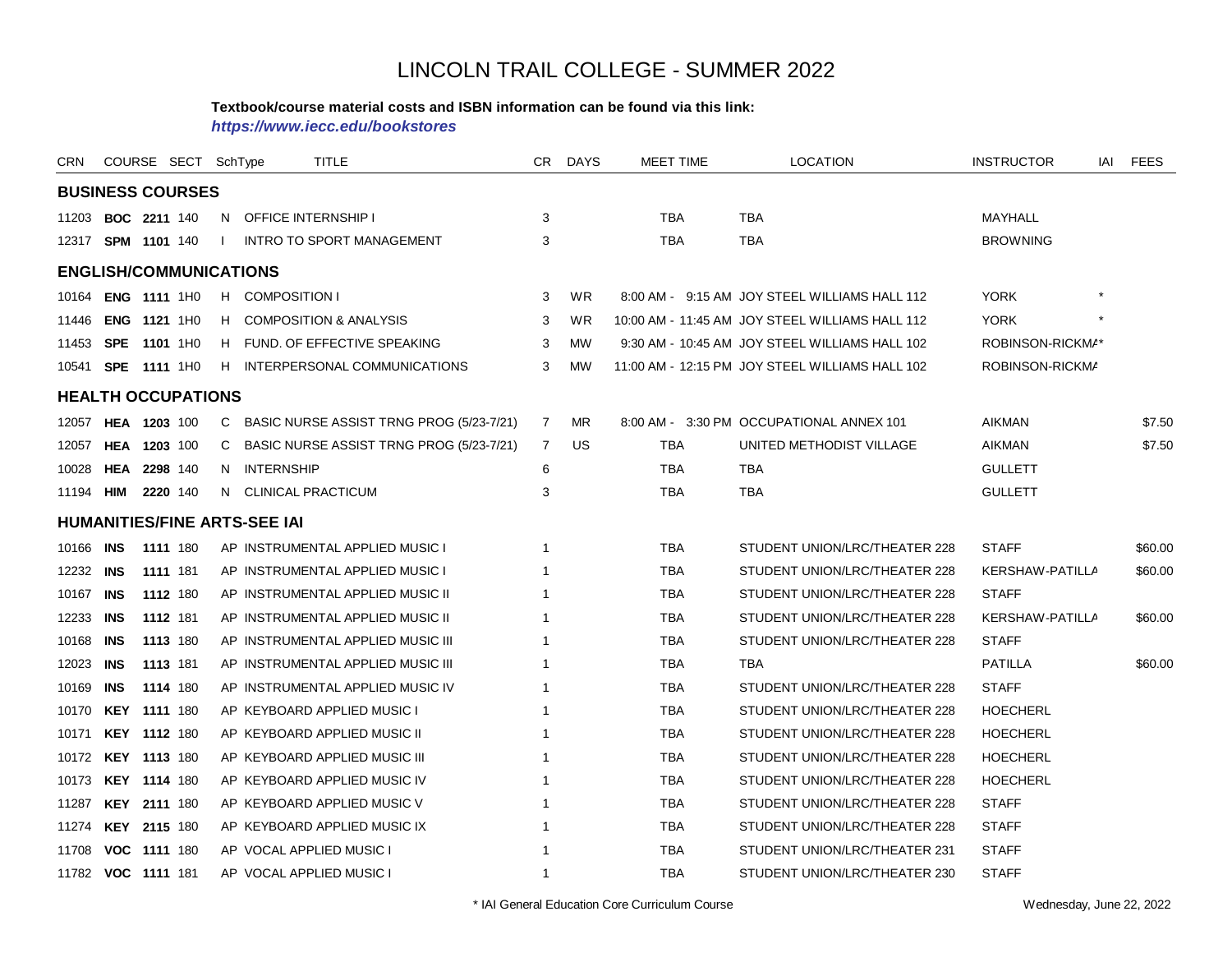| <b>CRN</b>                |     |                     | COURSE SECT SchType |    |                                | TITLE                                       | CR.            | <b>DAYS</b> | MEET TIME  | <b>LOCATION</b>                                   | <b>INSTRUCTOR</b> | IAI | <b>FEES</b> |
|---------------------------|-----|---------------------|---------------------|----|--------------------------------|---------------------------------------------|----------------|-------------|------------|---------------------------------------------------|-------------------|-----|-------------|
|                           |     |                     |                     |    | HUMANITIES/FINE ARTS-SEE IAI   |                                             |                |             |            |                                                   |                   |     |             |
| 10860 VOC 1112 181        |     |                     |                     |    |                                | AP VOCAL APPLIED MUSIC II                   | $\mathbf{1}$   |             | TBA        | STUDENT UNION/LRC/THEATER 231                     | <b>STAFF</b>      |     |             |
| 10861                     |     | VOC 1113 181        |                     |    |                                | AP VOCAL APPLIED MUSIC III                  | $\mathbf{1}$   |             | <b>TBA</b> | STUDENT UNION/LRC/THEATER 231                     | <b>STAFF</b>      |     |             |
| 11774 <b>VOC 2112</b> 180 |     |                     |                     |    |                                | AP VOCAL APPLIED MUSIC VI                   | -1             |             | <b>TBA</b> | STUDENT UNION/LRC/THEATER 228                     | <b>STAFF</b>      |     |             |
|                           |     |                     |                     |    | <b>MANUFACTURING/MACHINING</b> |                                             |                |             |            |                                                   |                   |     |             |
| 11839 IND                 |     | 2215 140            |                     |    |                                | L SUPERVISORY OBSERVATION                   | 4              |             | TBA        | TBA                                               | <b>STAFF</b>      |     |             |
| 12051 <b>PTT 2212</b> 140 |     |                     |                     |    |                                | N PROCESS TECHNOLOGY INTERNSHIP (5/16-8/5 3 |                |             | <b>TBA</b> | JOY STEEL WILLIAMS HALL 113                       | <b>LINDLEY</b>    |     |             |
| <b>MATHEMATICS</b>        |     |                     |                     |    |                                |                                             |                |             |            |                                                   |                   |     |             |
| 11459 PRE 0420 1H0        |     |                     |                     | H. |                                | INTERMEDIATE ALGEBRA                        | 4              | TR          |            | 10:40 AM - 2:00 PM STUDENT UNION/LRC/THEATER 209A | <b>RANDOLPH</b>   |     |             |
| <b>NURSING</b>            |     |                     |                     |    |                                |                                             |                |             |            |                                                   |                   |     |             |
| 12039 NUR 1203 510        |     |                     |                     | H. |                                | CLINICAL NURSING (5/16-7/8)                 | 6              |             | <b>TBA</b> | <b>TBA</b>                                        | <b>WILLIAMS</b>   |     | \$109.00    |
| 12040                     |     | NUR 1203 511        |                     | H. |                                | CLINICAL NURSING (5/16-7/8)                 | 6              |             | <b>TBA</b> | <b>TBA</b>                                        | <b>WILLIAMS</b>   |     | \$109.00    |
| 12038 <b>NUR 1206</b> 510 |     |                     |                     | H. |                                | <b>PRACTICAL NURSE REVIEW COURSE</b>        | $\mathbf{1}$   |             | <b>TBA</b> | JOY STEEL WILLIAMS HALL 110                       | <b>WILLIAMS</b>   |     | \$75.00     |
| <b>ONLINE</b>             |     |                     |                     |    |                                |                                             |                |             |            |                                                   |                   |     |             |
| 12127                     |     | ABE 0710 4W0        |                     |    |                                | W ADULT BASIC EDUCATION I (7/5-8/15)        | $\overline{2}$ |             | <b>TBA</b> | <b>TBA</b>                                        | <b>METZ</b>       |     |             |
| 12248                     |     | ABE 0712 4W0        |                     |    |                                | H MATH READINESS (5/16-6/30)                | 2              |             | <b>TBA</b> | <b>TBA</b>                                        | <b>METZ</b>       |     |             |
| 12123                     |     | ABE 0713 4W0        |                     |    |                                | W ADULT BASIC EDUCATION II (5/16-6/30)      | 2              |             | <b>TBA</b> | <b>TBA</b>                                        | <b>METZ</b>       |     |             |
| 12124                     |     | ABE 0742 4W0        |                     |    |                                | W ABE CAREER PATHWAYS BRIDGE (5/16-6/30)    | $\mathbf{1}$   |             | <b>TBA</b> | <b>TBA</b>                                        | <b>METZ</b>       |     |             |
| 12128                     |     | ABE 0742 4W1        |                     |    |                                | W ABE CAREER PATHWAYS BRIDGE (7/5-8/15)     | $\mathbf{1}$   |             | <b>TBA</b> | <b>TBA</b>                                        | <b>METZ</b>       |     |             |
| 10018 ACC 1101 1W0        |     |                     |                     |    | W APPLIED ACCOUNTING           |                                             | 4              |             | <b>TBA</b> | <b>TBA</b>                                        | MAYHALL           |     |             |
| 11362                     |     | ACC 1202 200        |                     |    |                                | W QUICKBOOKS I (6/6-6/30)                   | $\overline{2}$ |             | <b>TBA</b> | <b>TBA</b>                                        | <b>KENDALL</b>    |     |             |
| 11363                     |     | ACC 1203 200        |                     |    | W QUICKBOOKS II (7/1-8/1)      |                                             | $\overline{2}$ |             | <b>TBA</b> | <b>TBA</b>                                        | <b>KENDALL</b>    |     |             |
| 10311                     |     | ACC 2101 200        |                     |    |                                | W FINANCIAL ACCOUNTING                      | 4              |             | <b>TBA</b> | <b>TBA</b>                                        | <b>URFER</b>      |     |             |
| 10312                     |     | ACC 2102 200        |                     |    |                                | W MANAGERIAL ACCOUNTING                     |                |             | <b>TBA</b> | <b>TBA</b>                                        | <b>URFER</b>      |     |             |
| 10102                     |     | ART 1113 3W0        |                     |    |                                | W INTRODUCTION TO DRAWING                   | 3              |             | <b>TBA</b> | <b>TBA</b>                                        | <b>CONN</b>       |     |             |
| 10440                     |     | ART 1117 200        |                     |    |                                | W INTRODUCTION TO PHOTOGRAPHY               | 3              |             | <b>TBA</b> | <b>TBA</b>                                        | SANDY             |     |             |
| 10019                     |     | ART 1141 1W0        |                     | W  | <b>CINEMA APPRECIATION</b>     |                                             | 3              |             | <b>TBA</b> | <b>TBA</b>                                        | <b>WHITE</b>      |     |             |
| 10103                     |     | <b>ART 1181</b> 3W0 |                     |    | W ART HISTORY I                |                                             | 3              |             | <b>TBA</b> | <b>TBA</b>                                        | <b>CONN</b>       |     |             |
| 10104                     |     | ART 2181 3W0        |                     |    | W ART HISTORY II               |                                             | 3              |             | <b>TBA</b> | <b>TBA</b>                                        | <b>CONN</b>       |     |             |
| 12129                     | ASE |                     | 0803 4W0            |    |                                | W GED TEST PREPARATION I (7/5-8/15)         | $\overline{2}$ |             | <b>TBA</b> | <b>TBA</b>                                        | METZ              |     |             |
| 12125 ASE 0804 4W0        |     |                     |                     |    |                                | W GED TEST PREPARATION II (5/16-6/30)       | $\overline{2}$ |             | <b>TBA</b> | <b>TBA</b>                                        | <b>METZ</b>       |     |             |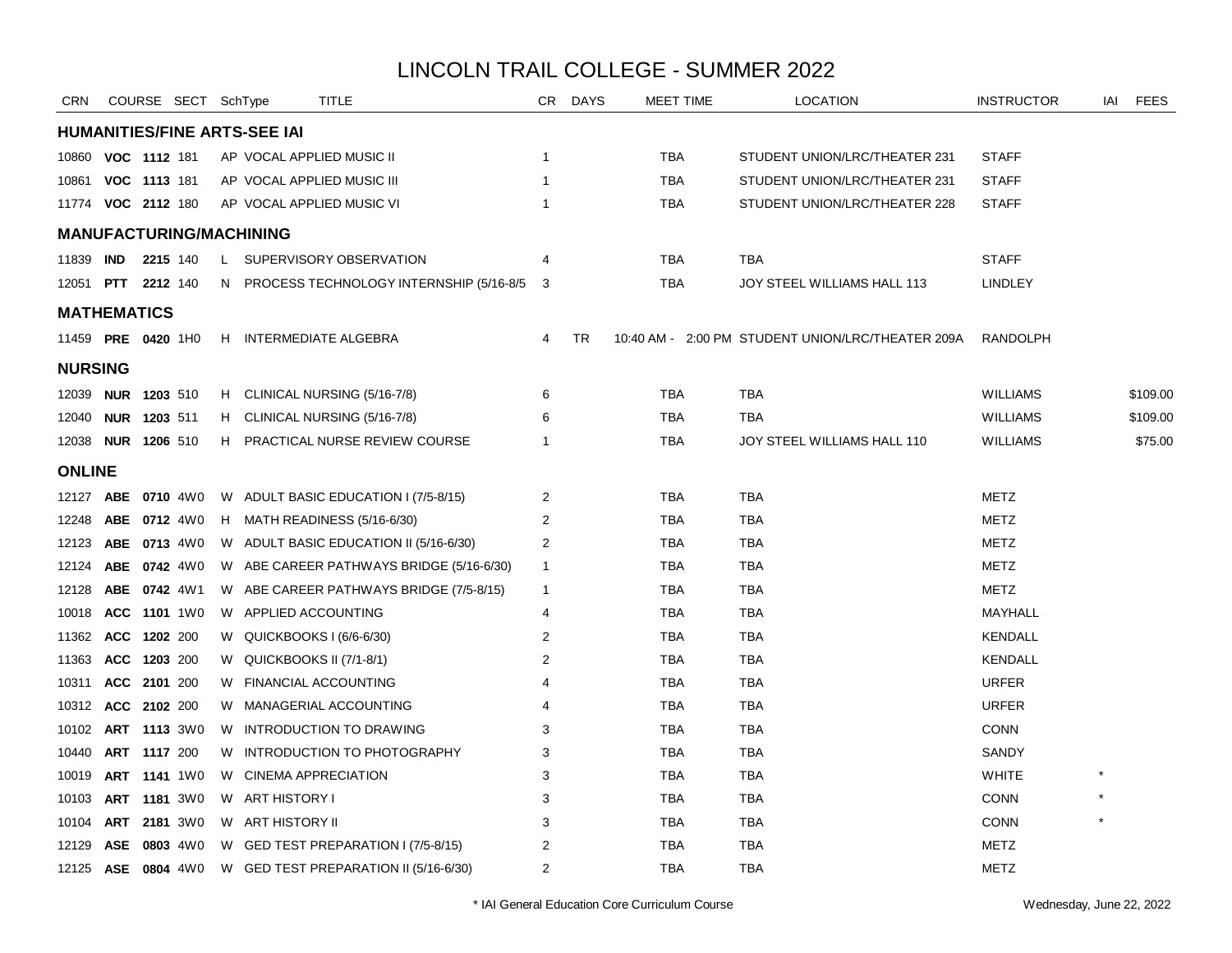| <b>CRN</b>    |                     |          | COURSE SECT SchType |    |                                   | <b>TITLE</b>                                | CR.          | <b>DAYS</b> | <b>MEET TIME</b> |            | <b>LOCATION</b> | <b>INSTRUCTOR</b>  | IAI     | <b>FEES</b> |
|---------------|---------------------|----------|---------------------|----|-----------------------------------|---------------------------------------------|--------------|-------------|------------------|------------|-----------------|--------------------|---------|-------------|
| <b>ONLINE</b> |                     |          |                     |    |                                   |                                             |              |             |                  |            |                 |                    |         |             |
| 12126         | <b>ASE</b>          |          | 0842 4W0            |    |                                   | W ASE CAREER PATHWAYS BRIDGE (5/16-6/30)    | $\mathbf{1}$ |             | TBA              | <b>TBA</b> |                 | <b>METZ</b>        |         |             |
| 12130         | ASE 0842 4W1        |          |                     |    |                                   | W ASE CAREER PATHWAYS BRIDGE (7/5-8/15)     | $\mathbf{1}$ |             | TBA              | <b>TBA</b> |                 | METZ               |         |             |
| 10968         | <b>BMG 2103 3W0</b> |          |                     |    |                                   | W BUSINESS STATISTICS (6/6-7/18)            | 3            |             | TBA              | <b>TBA</b> |                 | <b>BROWN</b>       |         |             |
| 10271         | <b>BMG 2204 3W0</b> |          |                     |    |                                   | W HUMAN RESOURCE MANAGEMENT                 | 3            |             | TBA              | <b>TBA</b> |                 | <b>BAKER</b>       |         |             |
| 10317         | <b>BOC</b>          | 2202 200 |                     | W. |                                   | <b>PROFESSIONAL PORTFOLIO</b>               | 2            |             | TBA              | TBA        |                 | MAYHALL            |         |             |
| 11060         | <b>BUS 1101 4W0</b> |          |                     | W  |                                   | <b>INTRODUCTION TO BUSINESS</b>             | 3            |             | TBA              | <b>TBA</b> |                 | <b>RESOR</b>       |         |             |
| 10319         | <b>BUS 2101 200</b> |          |                     | W  | <b>BUSINESS LAW 1</b>             |                                             | 3            |             | <b>TBA</b>       | <b>TBA</b> |                 | <b>URFER</b>       |         |             |
| 11426         | <b>CHM 1115 3W0</b> |          |                     |    | W CHEMISTRY AND SOCIETY           |                                             | 4            |             | <b>TBA</b>       | <b>TBA</b> |                 | <b>GEMEINHARDT</b> |         |             |
| 10031         | CHM 1120 3W0        |          |                     | W  |                                   | <b>INTRODUCTORY CHEMISTRY</b>               | 5            |             | TBA              | <b>TBA</b> |                 | <b>BRUCK</b>       |         |             |
| 10032         | <b>CHM 1130 3W0</b> |          |                     | W  | <b>GENERAL CHEMISTRY I</b>        |                                             | 5            |             | TBA              | <b>TBA</b> |                 | <b>GEMEINHARDT</b> | $\star$ |             |
| 11702         | <b>CHM 1132 3W0</b> |          |                     | W  | <b>GENERAL CHEMISTRY II</b>       |                                             | 5            |             | TBA              | <b>TBA</b> |                 | <b>BRUCK</b>       |         |             |
| 11991         | <b>CIS</b>          | 1104 200 |                     |    |                                   | W INTRO LEARNING SERVICES ONLINE (5/9-6/30) | 0.5          |             | <b>TBA</b>       | <b>TBA</b> |                 | <b>BENNETT</b>     |         |             |
| 12185         | <b>CIS</b>          |          | 1104 3W0            |    |                                   | W INTRO LEARNING SERVICES ONLINE (7/5-9/2)  | 0.5          |             | <b>TBA</b>       | TBA        |                 | <b>HALLAM</b>      |         |             |
| 12188         | <b>CIS</b>          |          | 1104 4W0            |    |                                   | W INTRO LEARNING SERVICES ONLINE (7/5-9/2)  | 0.5          |             | <b>TBA</b>       | <b>TBA</b> |                 | <b>HALLAM</b>      |         |             |
| 12208         | <b>CIS</b>          |          | 1104 1W0            | W  |                                   | INTRO LEARNING SERVICES ONLINE (7/5-9/2)    | 0.5          |             | TBA              | <b>TBA</b> |                 | HALLAM             |         |             |
| 10324         | <b>DAP</b>          |          | 1201 200            | W  |                                   | <b>BUSINESS COMPUTER SYSTEMS</b>            | 3            |             | <b>TBA</b>       | <b>TBA</b> |                 | <b>BENNETT</b>     |         |             |
| 10326         | <b>DAP</b>          |          | 2202 200            | W  | WORD PROCESSING I                 |                                             | 3            |             | <b>TBA</b>       | <b>TBA</b> |                 | MAYHALL            |         |             |
| 12049         | <b>ECD</b>          |          | 1202 3W0            | W  |                                   | CHILDHOOD TEACHING TECH I                   | 4            |             | TBA              | <b>TBA</b> |                 | <b>CADWALADER</b>  |         |             |
| 10238         | <b>ECD</b>          |          | 1203 3W0            |    |                                   | W HEALTH AND SAFETY OF CHILDREN             | 3            |             | TBA              | <b>TBA</b> |                 | <b>CADWALADER</b>  |         |             |
| 11512         | <b>ECD</b>          |          | 1257 3W0            | W  |                                   | EXPLORING THE ARTS (6/6-7/18)               | 1            |             | TBA              | <b>TBA</b> |                 | <b>CADWALADER</b>  |         |             |
| 10237         | <b>ECD</b>          |          | <b>2201</b> 3W0     | W  |                                   | ADM CHILDHOOD FACILITIES                    | 4            |             | TBA              | TBA        |                 | <b>CADWALADER</b>  |         |             |
| 10990         | <b>ECN 1101 3W0</b> |          |                     | W  |                                   | INTRODUCTION TO ECONOMICS (6/6-7/18)        | 3            |             | <b>TBA</b>       | <b>TBA</b> |                 | <b>MCMURRAY</b>    |         |             |
| 10021         | <b>ECN 2101 1W0</b> |          |                     | W  |                                   | PRINCIPLES OF MACROECONOMICS                | 3            |             | <b>TBA</b>       | <b>TBA</b> |                 | MAYHALL            |         |             |
| 10327         | ECN 2102 200        |          |                     |    |                                   | W PRINCIPLES OF MICROECONOMICS              | 3            |             | <b>TBA</b>       | <b>TBA</b> |                 | <b>KENDALL</b>     |         |             |
| 10328         | EDU 1101 200        |          |                     |    | W CULTURAL DIVERSITY              |                                             | 3            |             | TBA              | <b>TBA</b> |                 | <b>SWINSON</b>     |         |             |
| 11415         | <b>EDU</b>          |          | 1102 3W0            | W  |                                   | BASIC ACT FOR ELEM/SEC SCHOOLS              | 3            |             | TBA              | <b>TBA</b> |                 | <b>CADWALADER</b>  |         |             |
| 12084         | <b>EDU</b>          |          | 1600 4W0            | W  |                                   | BASIC PEDAGOGICAL PRACTICES (6/29-8/24)     | $\mathbf{1}$ |             | TBA              | <b>TBA</b> |                 | <b>AMBROSE</b>     |         |             |
| 11967         | <b>ENG</b>          | 1101 200 |                     | W  |                                   | INTRODUCTION TO COMPOSITION                 | 3            |             | TBA              | <b>TBA</b> |                 | <b>PAYNE</b>       |         |             |
| 10985         | <b>ENG 1111 3W1</b> |          |                     | W  | <b>COMPOSITION I</b>              |                                             | 3            |             | TBA              | TBA        |                 | ZIMMERMAN          | $\ast$  |             |
| 10022         | <b>ENG 1121 1W0</b> |          |                     | W. | <b>COMPOSITION &amp; ANALYSIS</b> |                                             | 3            |             | TBA              | <b>TBA</b> |                 | <b>WHITE</b>       |         |             |
| 10333         | <b>ENG</b>          | 1201 200 |                     | W  | <b>COMMUNICATIONS</b>             |                                             | 3            |             | <b>TBA</b>       | <b>TBA</b> |                 | <b>MULVEY</b>      |         |             |
| 10334         | ENG 1212 200        |          |                     | W  | <b>TECHNICAL WRITING</b>          |                                             | 3            |             | <b>TBA</b>       | <b>TBA</b> |                 | <b>KENDALL</b>     |         |             |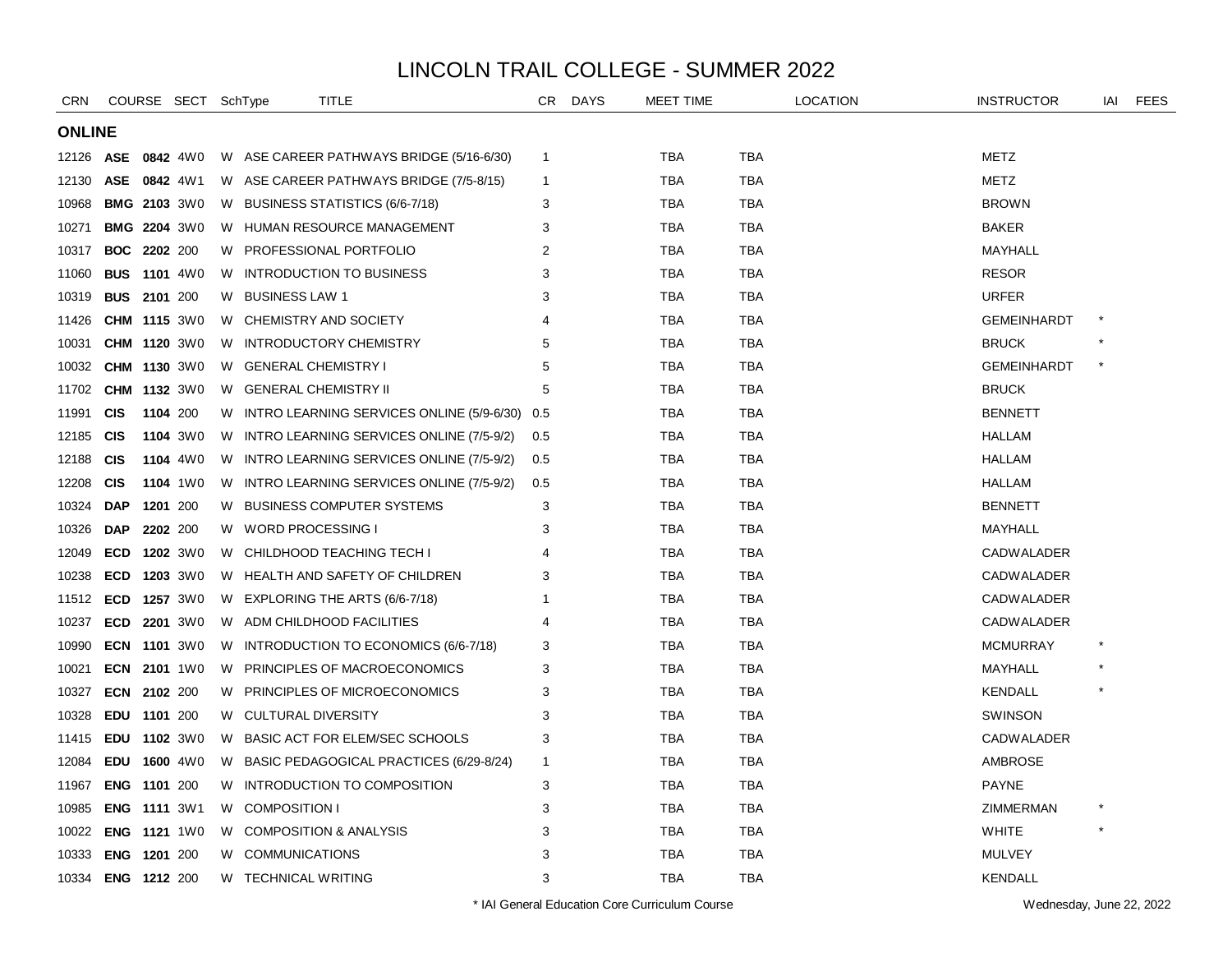| <b>CRN</b>    |                     |          | COURSE SECT SchType |    | TITLE                                       | CR.            | <b>DAYS</b> | <b>MEET TIME</b> |            | <b>LOCATION</b> | <b>INSTRUCTOR</b> | IAI | <b>FEES</b> |
|---------------|---------------------|----------|---------------------|----|---------------------------------------------|----------------|-------------|------------------|------------|-----------------|-------------------|-----|-------------|
| <b>ONLINE</b> |                     |          |                     |    |                                             |                |             |                  |            |                 |                   |     |             |
|               | 10322 GEG 1103 1W0  |          |                     |    | W INTRODUCTORY METEOROLOGY                  | 3              |             | <b>TBA</b>       | <b>TBA</b> |                 | <b>MATTHEWS</b>   |     |             |
| 11488         |                     |          | GEL 1110 3W0        |    | W GENERAL GEOLOGY                           | 3              |             | <b>TBA</b>       | <b>TBA</b> |                 | <b>HNETKOVSKY</b> |     |             |
| 10337         | GEN 2297 200        |          |                     |    | W EMPLOYMENT SKILLS                         | 2              |             | TBA              | TBA        |                 | <b>KENDALL</b>    |     |             |
| 10338         | <b>HEA 1225 200</b> |          |                     | W. | INTRO TO MEDICAL TERMINOLOGY                | 3              |             | <b>TBA</b>       | <b>TBA</b> |                 | MAYHALL           |     |             |
| 11957         |                     |          | <b>HEA 1231 3W0</b> |    | W MOTOR BEHAVIOR (5/23-7/14)                | 3              |             | <b>TBA</b>       | <b>TBA</b> |                 | GILL              |     |             |
| 12065         | HEC                 |          | <b>1101</b> 4W0     |    | W NUTRITION                                 | 3              |             | <b>TBA</b>       | <b>TBA</b> |                 | <b>FIEBER</b>     |     |             |
| 10344         | HIS                 | 1104 200 |                     |    | W HISTORY OF EASTERN CIVIL I                | 4              |             | <b>TBA</b>       | <b>TBA</b> |                 | <b>DENTON</b>     |     |             |
| 11061         | HIS                 |          | <b>1111</b> 4W0     |    | W WESTERN CIV BEFORE 1600 AD (6/6-7/18)     | 3              |             | TBA              | <b>TBA</b> |                 | <b>BLACK</b>      |     |             |
| 10345         | HIS                 |          | 1112 200            |    | W WESTERN CIV AFTER 1600 AD                 | 3              |             | TBA              | TBA        |                 | <b>DENTON</b>     |     |             |
| 10991         | HIS                 |          | 1120 3W0            | W. | WORLD HISTORY TO 1500 (6/6-7/18)            | 3              |             | <b>TBA</b>       | <b>TBA</b> |                 | <b>MCMURRAY</b>   |     |             |
| 10992         | HIS                 |          | 1121 3W0            |    | W WORLD HISTORY SINCE 1500 (6/6-7/18)       | 3              |             | TBA              | TBA        |                 | <b>MCMURRAY</b>   |     |             |
| 10346         | HIS                 |          | 2101 200            |    | W U.S. HISTORY TO 1877                      | 3              |             | <b>TBA</b>       | <b>TBA</b> |                 | <b>DENTON</b>     |     |             |
| 11151         | <b>HIS</b>          |          | 2102 200            |    | W U.S. HISTORY SINCE 1877                   | 3              |             | <b>TBA</b>       | <b>TBA</b> |                 | <b>DENTON</b>     |     |             |
| 10349         | HIS                 |          | 2103 200            |    | W ILLINOIS HISTORY                          | 3              |             | TBA              | <b>TBA</b> |                 | <b>DENTON</b>     |     |             |
| 10995         | HIS                 |          | 2124 3W0            |    | W CONTEMP HISTORY:U.S SINCE 1945 (6/6-7/18) | 3              |             | TBA              | TBA        |                 | <b>MCMURRAY</b>   |     |             |
| 11975         | <b>HUM</b>          |          | 2151 1W0            | W. | <b>INTRO TO ASIAN CULTURE</b>               | 3              |             | <b>TBA</b>       | <b>TBA</b> |                 | <b>BOYCE</b>      |     |             |
| 10486         | <b>INM</b>          | 1221 200 |                     | W. | INTRO TO HVACR                              | $\overline{2}$ |             | <b>TBA</b>       | <b>TBA</b> |                 | <b>MARSHALL</b>   |     |             |
| 10488         | <b>INM</b>          | 2210 200 |                     |    | W OCCUPATIONAL SAFETY (OSHA)                | 2              |             | <b>TBA</b>       | <b>TBA</b> |                 | <b>MARSHALL</b>   |     |             |
| 11121         | LІТ                 |          | 2101 1W0            | W  | INTRODUCTION TO LITERATURE                  | 3              |             | TBA              | TBA        |                 | <b>YORK</b>       |     |             |
| 10350         | LIT                 |          | 2135 200            | W  | <b>WOMEN IN LITERATURE</b>                  | 3              |             | TBA              | TBA        |                 | <b>PAYNE</b>      |     |             |
| 10096         | LIT                 |          | 2143 3W0            | W. | UNDERSTANDING THE SHORT STORY               | 3              |             | <b>TBA</b>       | <b>TBA</b> |                 | <b>SHANER</b>     |     |             |
| 10155         | <b>LSC</b>          |          | <b>1101</b> 4W0     | W  | <b>GENERAL BIOLOGY I</b>                    | 4              |             | <b>TBA</b>       | <b>TBA</b> |                 | <b>HNETKOVSKY</b> |     |             |
| 12036         | LSC 1103 3W0        |          |                     | W  | <b>GENERAL BOTANY</b>                       | 4              |             | <b>TBA</b>       | TBA        |                 | <b>ROBB</b>       |     |             |
| 10536         | LSC 1105 200        |          |                     |    | W ENVIRONMENTAL BIOLOGY                     | Δ              |             | TBA              | TBA        |                 | <b>BERGBOWER</b>  |     |             |
| 12037         | <b>LSC</b>          |          | 1106 3W0            | W  | <b>INTRODUCTION TO BIOLOGY</b>              |                |             | TBA              | TBA        |                 | <b>ROBB</b>       |     |             |
| 11152         | <b>LSC</b>          | 1107 200 |                     | W. | INTRODUCTION TO HUMAN GENETICS              | 3              |             | <b>TBA</b>       | <b>TBA</b> |                 | <b>BERGBOWER</b>  |     |             |
| 10156         |                     |          | LSC 2110 4W0        | W  | <b>GENERAL MICROBIOLOGY</b>                 |                |             | <b>TBA</b>       | <b>TBA</b> |                 | <b>HNETKOVSKY</b> |     |             |
| 12217         | LSC 2110 4W1        |          |                     | W  | <b>GENERAL MICROBIOLOGY</b>                 |                |             | <b>TBA</b>       | <b>TBA</b> |                 | <b>HNETKOVSKY</b> |     |             |
| 10157         |                     |          | LSC 2111 4W0        |    | W HUMAN ANATOMY & PHYSIOLOGY I              |                |             | TBA              | <b>TBA</b> |                 | <b>HNETKOVSKY</b> |     |             |
| 10159         | LSC 2112 4W0        |          |                     |    | W HUMAN ANATOMY & PHYSIOLOGY II             |                |             | TBA              | TBA        |                 | <b>HNETKOVSKY</b> |     |             |
| 10353         | MED 2209 200        |          |                     |    | W ADVANCED CODING                           |                |             | TBA              | TBA        |                 | <b>KRAGER</b>     |     |             |
| 10354         | MED 2211 200        |          |                     |    | W CERTIFICATION PREP                        | -1             |             | <b>TBA</b>       | <b>TBA</b> |                 | MAYHALL           |     |             |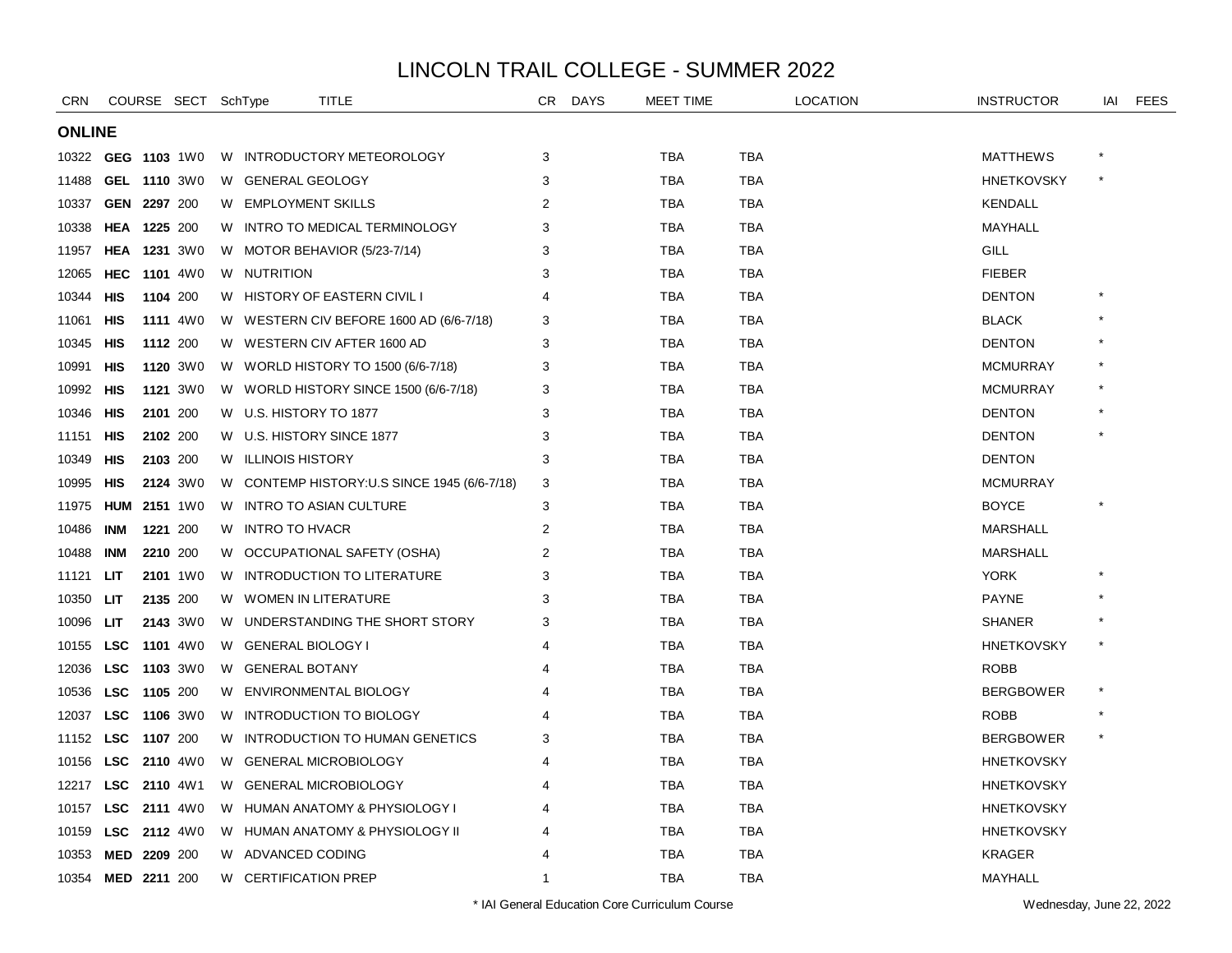| <b>CRN</b>    |                     | COURSE SECT SchType |   | <b>TITLE</b>                               | CR             | <b>DAYS</b> | <b>MEET TIME</b> |            | <b>LOCATION</b> | <b>INSTRUCTOR</b>  | IAI    | <b>FEES</b> |
|---------------|---------------------|---------------------|---|--------------------------------------------|----------------|-------------|------------------|------------|-----------------|--------------------|--------|-------------|
| <b>ONLINE</b> |                     |                     |   |                                            |                |             |                  |            |                 |                    |        |             |
| 10356         | MED 2298 200        |                     |   | W CODING PRACTICUM                         | 3              |             | <b>TBA</b>       | <b>TBA</b> |                 | MAYHALL            |        |             |
| 10970         | MTH 1102 3W0        |                     |   | W COLLEGE ALGEBRA (6/6-7/18)               | 4              |             | <b>TBA</b>       | <b>TBA</b> |                 | <b>BROWN</b>       |        |             |
| 11264         | MTH 1102 3W1        |                     |   | W COLLEGE ALGEBRA (6/6-7/18)               |                |             | <b>TBA</b>       | TBA        |                 | <b>BROWN</b>       |        |             |
| 10971         | <b>MTH 1103 3W0</b> |                     |   | W LIBERAL ARTS MATH (6/6-7/18)             | 3              |             | <b>TBA</b>       | TBA        |                 | <b>BROWN</b>       |        |             |
| 10972         | MTH 1104 3W0        |                     | W | QUANTITATIVE REASONING (6/6-7/18)          | 3              |             | <b>TBA</b>       | TBA        |                 | <b>BROWN</b>       |        |             |
| 10973         | <b>MTH 1105 3W0</b> |                     | W | TRIGONOMETRY (6/6-7/18)                    | 3              |             | <b>TBA</b>       | TBA        |                 | <b>BROWN</b>       |        |             |
| 12173         | <b>MTH 1121 1W0</b> |                     |   | W MATHEMATICS FOR ELE. MAJORS              | 4              |             | <b>TBA</b>       | <b>TBA</b> |                 | <b>SCHUCKER</b>    |        |             |
| 10974         | <b>MTH 1131 3W0</b> |                     |   | W INTRODUCTION TO STATISTICS (6/6-7/18)    | 3              |             | <b>TBA</b>       | <b>TBA</b> |                 | <b>BROWN</b>       |        |             |
| 10358         | MTH 1151 200        |                     |   | W FINITE MATHEMATICS                       | 3              |             | <b>TBA</b>       | TBA        |                 | <b>BOHNHOFF</b>    |        |             |
| 10310         | <b>MTH 1152 200</b> |                     | W | APPLIED CALCULUS                           | $\overline{4}$ |             | <b>TBA</b>       | TBA        |                 | <b>BOHNHOFF</b>    |        |             |
| 10975         | <b>MTH 1171 3W0</b> |                     |   | W CALC. & ANALYTIC GEOMETRY I (6/6-7/18)   | 5              |             | <b>TBA</b>       | TBA        |                 | <b>BROWN</b>       |        |             |
| 10976         | <b>MTH 1172 3W0</b> |                     |   | W CALC. & ANALYTIC GEOMETRY II (6/6-7/18)  | 5              |             | <b>TBA</b>       | TBA        |                 | <b>BROWN</b>       |        |             |
| 10129         | MTH 1201 1W0        |                     |   | W TECHNICAL MATHEMATICS                    | 4              |             | <b>TBA</b>       | TBA        |                 | <b>MATTHEWS</b>    |        |             |
| 10977         | <b>MTH 2173 3W0</b> |                     |   | W CALC. & ANALYTIC GEOMETRY III (6/6-7/18) | 4              |             | <b>TBA</b>       | <b>TBA</b> |                 | <b>BROWN</b>       |        |             |
| 10308         | MUS 1101 201        |                     |   | W MUSIC APPRECIATION                       | 3              |             | <b>TBA</b>       | TBA        |                 | <b>PITTMAN</b>     |        |             |
| 10966         | MUS 1101 200        |                     |   | W MUSIC APPRECIATION (5/16-6/3)            | 3              |             | <b>TBA</b>       | <b>TBA</b> |                 | <b>PITTMAN</b>     |        |             |
| 10127         | <b>MUS 1102 1W0</b> |                     | W | <b>HISTORY OF AMERICAN MUSIC</b>           | 3              |             | <b>TBA</b>       | TBA        |                 | <b>PATILLA</b>     |        |             |
| 11713         | <b>MUS 1103 3W0</b> |                     |   | W MUSIC IN MULTICULTURAL AMERICA           | 3              |             | <b>TBA</b>       | TBA        |                 | <b>STROUGHMATT</b> | $\ast$ |             |
| 10307         | <b>PEG</b>          | 1137 200            |   | W FIRST AID & SAFETY EDUCATION             | 3              |             | <b>TBA</b>       | TBA        |                 | <b>BARBEE</b>      |        |             |
| 10010         | <b>PHI</b>          | 2101 1W0            | W | <b>INTRODUCTION TO ETHICS</b>              | 3              |             | <b>TBA</b>       | TBA        |                 | <b>BOYCE</b>       |        |             |
| 10024         | PHI                 | <b>2141</b> 1W0     | W | ETHICS IN MED. COMM.                       | 3              |             | <b>TBA</b>       | TBA        |                 | <b>ROY</b>         |        |             |
| 10255         | <b>PHY</b>          | <b>1120</b> 3W0     |   | W PHYSICS I                                | 5              |             | <b>TBA</b>       | <b>TBA</b> |                 | <b>KING</b>        |        |             |
| 10256         | PHY                 | 2110 3W0            |   | W GENERAL PHYSICS I                        | 5              |             | <b>TBA</b>       | <b>TBA</b> |                 | <b>KING</b>        |        |             |
| 10993         | <b>PLS</b>          | 1101 3W0            |   | W INTRO TO POLITICAL SCIENCE (6/6-7/18)    | 3              |             | <b>TBA</b>       | <b>TBA</b> |                 | <b>MCMURRAY</b>    |        |             |
| 10304         | <b>PLS</b>          | 2101 200            |   | W GOVERNMENT OF THE U.S.                   | 3              |             | <b>TBA</b>       | <b>TBA</b> |                 | <b>DENTON</b>      |        |             |
| 11965         | <b>PLS</b>          | 2101 250            |   | W GOVERNMENT OF THE U.S. (5/16-6/3)        | 3              |             | <b>TBA</b>       | TBA        |                 | <b>DENTON</b>      |        |             |
| 10026         | <b>PSC</b>          | <b>1101</b> 1W0     | W | INTRO TO PHYSICAL SCIENCE                  | 4              |             | <b>TBA</b>       | TBA        |                 | <b>BROWN</b>       |        |             |
| 10302         | <b>PSY</b>          | 1101 201            | W | <b>GENERAL PSYCHOLOGY I</b>                | 3              |             | <b>TBA</b>       | TBA        |                 | <b>HORTIN</b>      |        |             |
| 11723         | PSY                 | 1101 202            | W | <b>GENERAL PSYCHOLOGY I</b>                | 3              |             | TBA              | TBA        |                 | <b>HORTIN</b>      |        |             |
| 12257         | <b>PSY</b>          | <b>1101</b> 3W1     |   | W GENERAL PSYCHOLOGY                       | 3              |             | <b>TBA</b>       | <b>TBA</b> |                 | <b>TRAPP</b>       |        |             |
| 12216         | <b>PSY</b>          | 2104 1W0            | W | CHILD PSYCHOLOGY                           | 3              |             | <b>TBA</b>       | TBA        |                 | <b>THORSEN</b>     |        |             |
| 10301         | <b>PSY</b>          | 2109 200            | W | HUMAN GROWTH AND DEVELOPMENT               | 3              |             | <b>TBA</b>       | <b>TBA</b> |                 | <b>HORTIN</b>      |        |             |